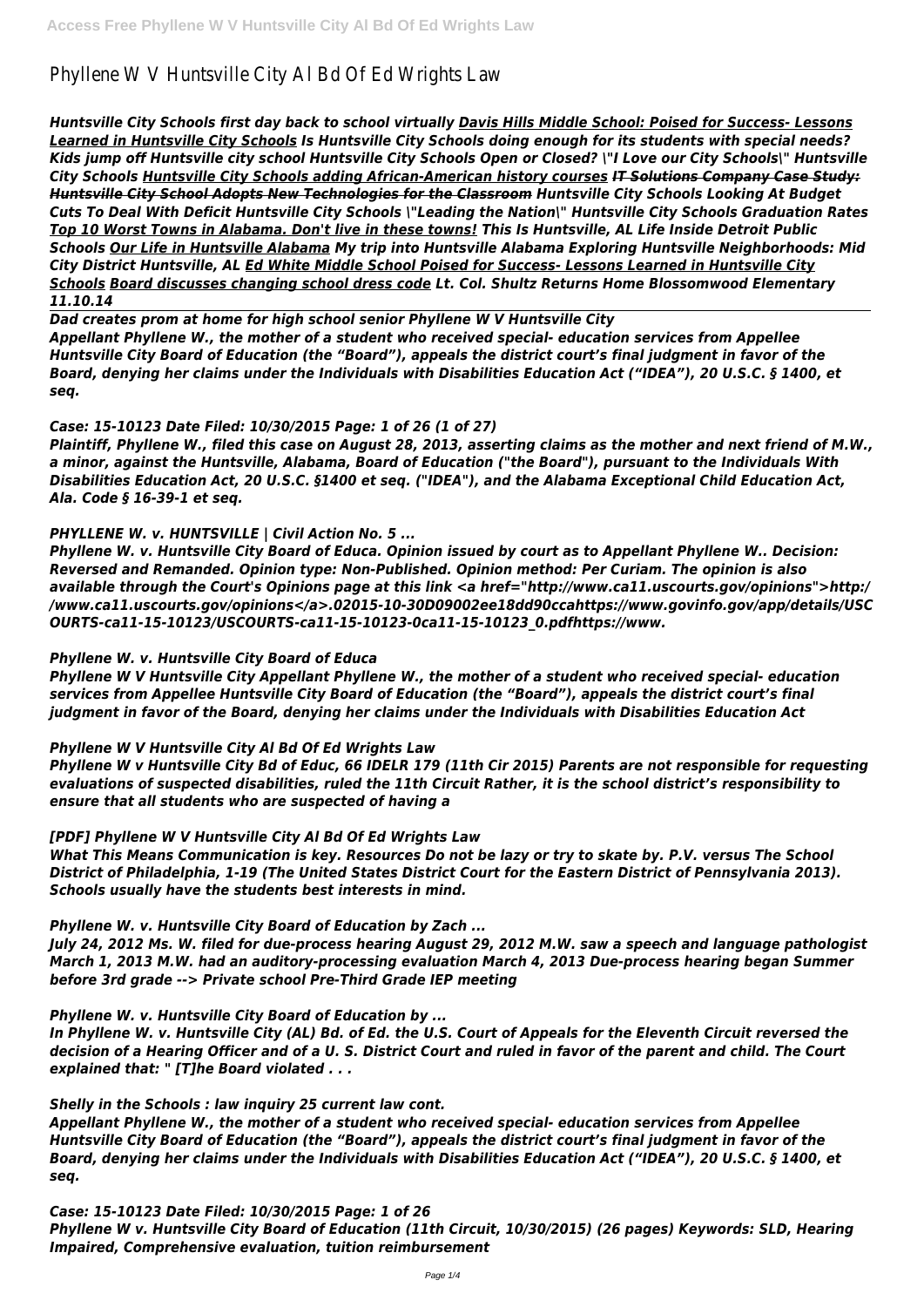#### *Guy's Log 2015 » My School Psychology*

*Phyllene W. v. Huntsville City Board of Educa. Filing 1108663623 Attachment 1. Phyllene W. v. Huntsville City Board of Educa Filing Opinion issued by court as to Appellant Phyllene W.. Decision: Reversed and Remanded. Opinion type: Non-Published. Opinion method: Per Curiam. The opinion is also available through the Court's Opinions page at this ...*

# *Phyllene W. v. Huntsville City Board of Educa*

*Phyllene W V. Hunstville City (Al) Board of Education Plaintiff, Phyllene W., filed this case on August 28, 2013, asserting claims as the mother and next friend of M.W., a minor, against the Huntsville, Alabama, Board of Education ("the Board"), pursuant to the Individuals With Disabilities Education Act, 20 U.S.C. §1400 et seq. ("IDEA"), and the Alabama Exceptional Child Education Act, Ala. Code § 16-39-1 et seq.*

## *History of Special Education timeline | Timetoast timelines*

*Special Education Issues 2 Phyllene W v. Huntsville City Board of Education To begin with, in the issue, the appellant is Phyllene W. who is a mother to a learner who received the services of special education from Huntsville City Board of Education. It is evident that the IDEA was enacted to some part that postulates that all children who have disabilities need a FAPE - free and appropriate ...*

## *Special Education Issues - Running head Special Education ...*

*PHYLLENE W. v. HUNTSVILLE CITY BOARD OF EDUCATION PHYLLENE W. v. HUNTSVILLE CITY BOARD OF EDUCATION Email | Print | Comments ... DIANE D. v. BURKE COUNTY SCHOOL, United States Court of Appeals, Eleventh Circuit. 282 F.3d 493 - BETH B. v. VAN CLAY, United States Court of Appeals, Seventh Circuit. 349 F.3d 1309 - LOREN F. EX REL. FISHER v.*

*PHYLLENE W. v. HUNTSVILLE CITY BOARD OF EDUCATION | Cited ...*

*W. v. Huntsville City Board of Education Doc. 42 FILED 2014 Dec-10 PM 12:04 U.S. DISTRICT COURT N.D. OF ALABAMA UNITED STATES DISTRICT COURT NORTHERN DISTRICT OF ALABAMA NORTHEASTERN DIVISION PHYLLENE W., individually and ) as mother and next friend of ) M.W., a minor, ) ) Plaintiff, ) ) v. ) ) HUNTSVILLE CITY BOARD ) OF EDUCATION, ) ) Defendant.*

*W. v. Huntsville City Board of Education, No. 5 ... Official Publications from the U.S. Government Publishing Office.*

#### *govinfo*

*Phyllene W V Huntsville City Al Bd Of Ed Wrights Law novels like this phyllene w v huntsville city al bd of ed wrights law, but end up in infectious downloads. Rather than enjoying a good book with a cup of tea in the afternoon, instead they juggled with some malicious bugs inside their laptop. phyllene w v huntsville city al bd of ed wrights ...*

# *Phyllene W V Huntsville City Al Bd Of Ed Wrights Law*

*akuntansi fakultas ekonomi unissula, phyllene w v huntsville city al bd of ed wrights law, personal insolvency a practical guide, pearson education inc topic 18 answers, personal daily planner organizer will help you to keep work life balance achieve a little more goals no dates calendar*

*Huntsville City Schools first day back to school virtually Davis Hills Middle School: Poised for Success- Lessons Learned in Huntsville City Schools Is Huntsville City Schools doing enough for its students with special needs? Kids jump off Huntsville city school Huntsville City Schools Open or Closed? \"I Love our City Schools\" Huntsville City Schools Huntsville City Schools adding African-American history courses IT Solutions Company Case Study: Huntsville City School Adopts New Technologies for the Classroom Huntsville City Schools Looking At Budget Cuts To Deal With Deficit Huntsville City Schools \"Leading the Nation\" Huntsville City Schools Graduation Rates Top 10 Worst Towns in Alabama. Don't live in these towns! This Is Huntsville, AL Life Inside Detroit Public Schools Our Life in Huntsville Alabama My trip into Huntsville Alabama Exploring Huntsville Neighborhoods: Mid City District Huntsville, AL Ed White Middle School Poised for Success- Lessons Learned in Huntsville City Schools Board discusses changing school dress code Lt. Col. Shultz Returns Home Blossomwood Elementary 11.10.14 Dad creates prom at home for high school senior Phyllene W V Huntsville City Appellant Phyllene W., the mother of a student who received special- education services from Appellee Huntsville City Board of Education (the "Board"), appeals the district court's final judgment in favor of the Board, denying her claims under the Individuals with Disabilities Education Act ("IDEA"), 20 U.S.C. § 1400, et seq.*

### *Case: 15-10123 Date Filed: 10/30/2015 Page: 1 of 26 (1 of 27)*

*Plaintiff, Phyllene W., filed this case on August 28, 2013, asserting claims as the mother and next friend of M.W., a minor, against the Huntsville, Alabama, Board of Education ("the Board"), pursuant to the Individuals With Disabilities Education Act, 20 U.S.C. §1400 et seq. ("IDEA"), and the Alabama Exceptional Child Education Act,*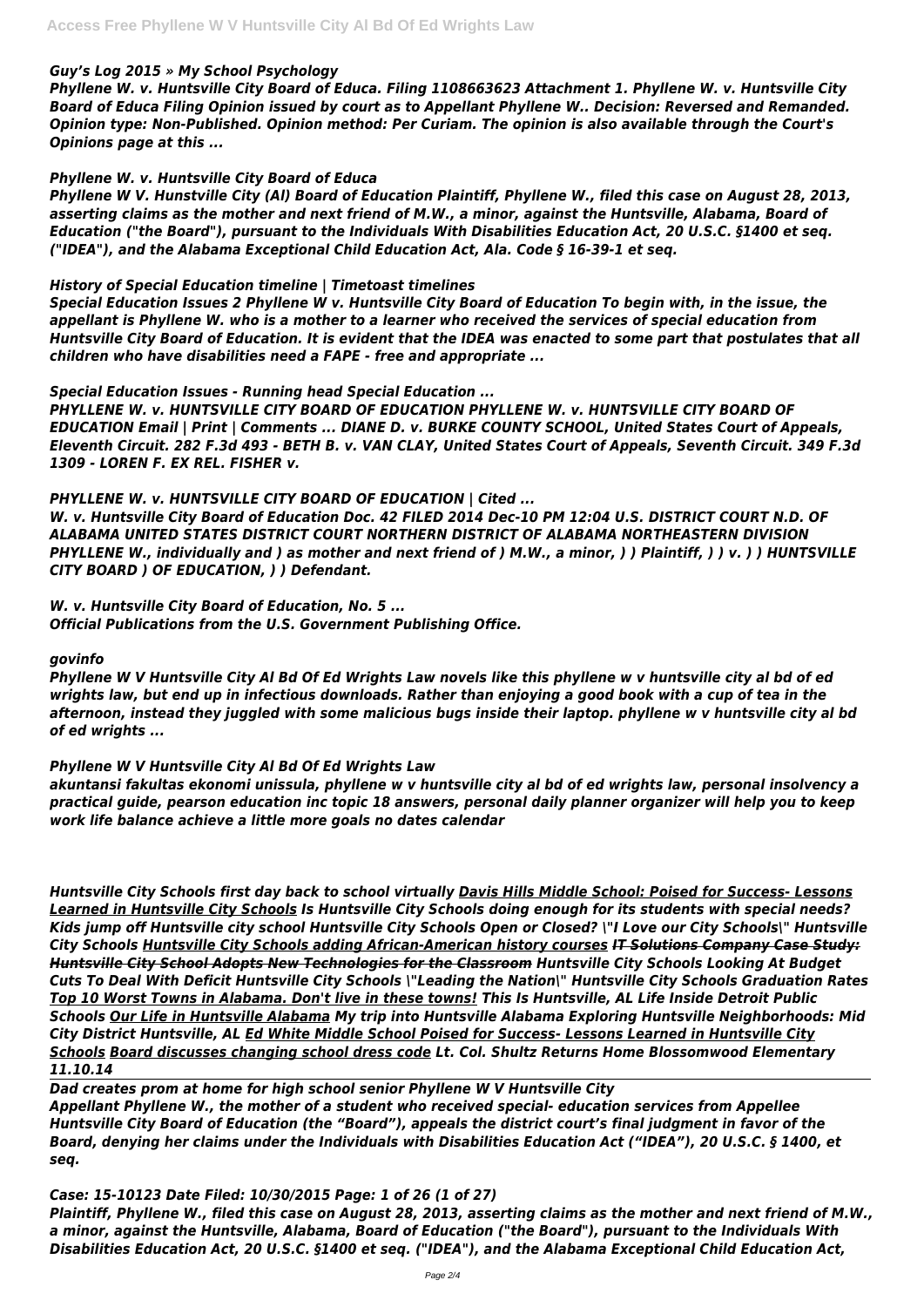#### *Ala. Code § 16-39-1 et seq.*

## *PHYLLENE W. v. HUNTSVILLE | Civil Action No. 5 ...*

*Phyllene W. v. Huntsville City Board of Educa. Opinion issued by court as to Appellant Phyllene W.. Decision: Reversed and Remanded. Opinion type: Non-Published. Opinion method: Per Curiam. The opinion is also available through the Court's Opinions page at this link <a href="http://www.ca11.uscourts.gov/opinions">http:/ /www.ca11.uscourts.gov/opinions</a>.02015-10-30D09002ee18dd90ccahttps://www.govinfo.gov/app/details/USC OURTS-ca11-15-10123/USCOURTS-ca11-15-10123-0ca11-15-10123\_0.pdfhttps://www.*

# *Phyllene W. v. Huntsville City Board of Educa*

*Phyllene W V Huntsville City Appellant Phyllene W., the mother of a student who received special- education services from Appellee Huntsville City Board of Education (the "Board"), appeals the district court's final judgment in favor of the Board, denying her claims under the Individuals with Disabilities Education Act*

## *Phyllene W V Huntsville City Al Bd Of Ed Wrights Law*

*Phyllene W v Huntsville City Bd of Educ, 66 IDELR 179 (11th Cir 2015) Parents are not responsible for requesting evaluations of suspected disabilities, ruled the 11th Circuit Rather, it is the school district's responsibility to ensure that all students who are suspected of having a*

## *[PDF] Phyllene W V Huntsville City Al Bd Of Ed Wrights Law*

*What This Means Communication is key. Resources Do not be lazy or try to skate by. P.V. versus The School District of Philadelphia, 1-19 (The United States District Court for the Eastern District of Pennsylvania 2013). Schools usually have the students best interests in mind.*

#### *Phyllene W. v. Huntsville City Board of Education by Zach ...*

*July 24, 2012 Ms. W. filed for due-process hearing August 29, 2012 M.W. saw a speech and language pathologist March 1, 2013 M.W. had an auditory-processing evaluation March 4, 2013 Due-process hearing began Summer before 3rd grade --> Private school Pre-Third Grade IEP meeting*

# *Phyllene W. v. Huntsville City Board of Education by ...*

*In Phyllene W. v. Huntsville City (AL) Bd. of Ed. the U.S. Court of Appeals for the Eleventh Circuit reversed the decision of a Hearing Officer and of a U. S. District Court and ruled in favor of the parent and child. The Court explained that: " [T]he Board violated . . .*

#### *Shelly in the Schools : law inquiry 25 current law cont.*

*Appellant Phyllene W., the mother of a student who received special- education services from Appellee Huntsville City Board of Education (the "Board"), appeals the district court's final judgment in favor of the Board, denying her claims under the Individuals with Disabilities Education Act ("IDEA"), 20 U.S.C. § 1400, et seq.*

#### *Case: 15-10123 Date Filed: 10/30/2015 Page: 1 of 26*

*Phyllene W v. Huntsville City Board of Education (11th Circuit, 10/30/2015) (26 pages) Keywords: SLD, Hearing Impaired, Comprehensive evaluation, tuition reimbursement*

# *Guy's Log 2015 » My School Psychology*

*Phyllene W. v. Huntsville City Board of Educa. Filing 1108663623 Attachment 1. Phyllene W. v. Huntsville City Board of Educa Filing Opinion issued by court as to Appellant Phyllene W.. Decision: Reversed and Remanded. Opinion type: Non-Published. Opinion method: Per Curiam. The opinion is also available through the Court's Opinions page at this ...*

# *Phyllene W. v. Huntsville City Board of Educa*

*Phyllene W V. Hunstville City (Al) Board of Education Plaintiff, Phyllene W., filed this case on August 28, 2013,*

*asserting claims as the mother and next friend of M.W., a minor, against the Huntsville, Alabama, Board of Education ("the Board"), pursuant to the Individuals With Disabilities Education Act, 20 U.S.C. §1400 et seq. ("IDEA"), and the Alabama Exceptional Child Education Act, Ala. Code § 16-39-1 et seq.*

#### *History of Special Education timeline | Timetoast timelines*

*Special Education Issues 2 Phyllene W v. Huntsville City Board of Education To begin with, in the issue, the appellant is Phyllene W. who is a mother to a learner who received the services of special education from Huntsville City Board of Education. It is evident that the IDEA was enacted to some part that postulates that all children who have disabilities need a FAPE - free and appropriate ...*

*Special Education Issues - Running head Special Education ... PHYLLENE W. v. HUNTSVILLE CITY BOARD OF EDUCATION PHYLLENE W. v. HUNTSVILLE CITY BOARD OF EDUCATION Email | Print | Comments ... DIANE D. v. BURKE COUNTY SCHOOL, United States Court of Appeals, Eleventh Circuit. 282 F.3d 493 - BETH B. v. VAN CLAY, United States Court of Appeals, Seventh Circuit. 349 F.3d 1309 - LOREN F. EX REL. FISHER v.*